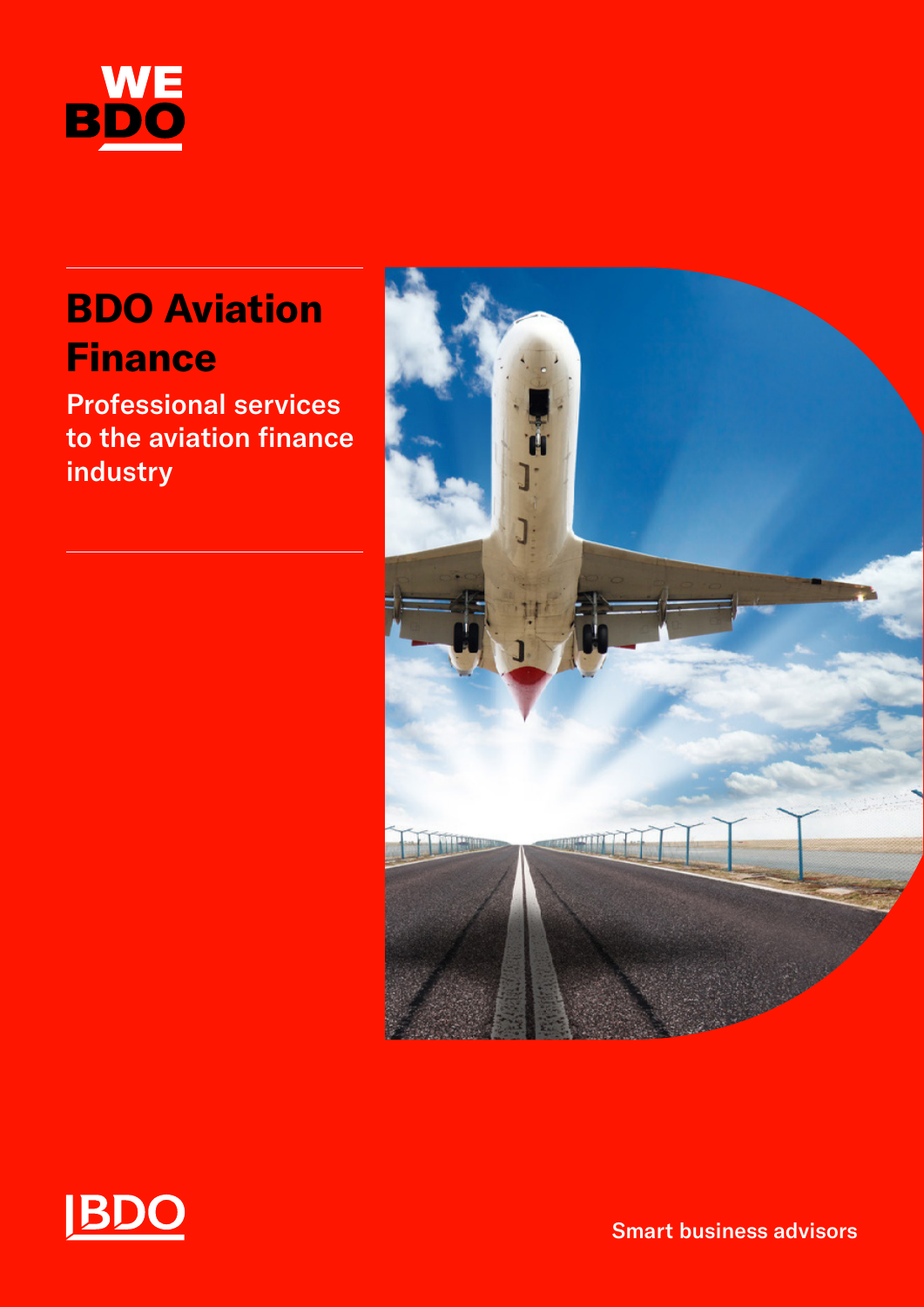#### **Why Ireland?**

Ireland is considered the birthplace of the aviation finance industry, beginning with the foundation of Guinness Peat Aviation (GPA) in the 1970s. Ireland is now firmly established as the leading global hub for the sector.

Nine of the world's top 10 lessors are headquartered in Ireland and more than 50% of the world's leased aircraft are owned and managed from Ireland.

There are a number of reasons why Ireland is the global leader in the aviation finance sector including:

- Excellent talent pool with specialist skills
- Flexibility in financial reporting
- Strong regulatory and government support
- Signed up to the Cape Town Convention
- Business friendly environment
- Favourable Tax Regime including:
	- Low corporation tax rate of 12.5% for profits of leasing trade
	- Extensive double tax treaty network consisting of 74 signed treaties (of which 73 are in effect), the majority of which provide for zero or reduced withholding tax on lease rentals
	- Tax depreciation for aircraft over an 8-year period
	- No withholding tax on lease rental payments
	- On-shore location member of EU and OECD
	- Wide range of exemptions available from withholding tax on interest and dividend payments
	- No stamp duty or transfer taxes on the transfer of aircraft or aircraft parts
	- 0% VAT on international aviation leasing.



#### **Why BDO?**

Aircraft and aircraft parts are, by their very nature, high value goods, and consequently subject to complex and complicated regulations.

BDO have been providing financial services to the aviation industry in Ireland since the 1980s. What makes us different is our investment in the processes, systems and above all the people in our aviation finance advisory team.

Our team of dedicated specialists are on hand to assist you in creating operational efficiencies. We understand through our experience the complexities of aviation leasing transactions and the compliance requirements surrounding them. We can advise on the full suite of services to ensure compliance with complex legal and regulatory requirements and ever changing international laws.

Through our international network we have 1,658 offices in 167 countries worldwide. Our Aviation Finance team in Ireland can act as a single point of contact and liaise with local country teams in member firms globally to coordinate international queries.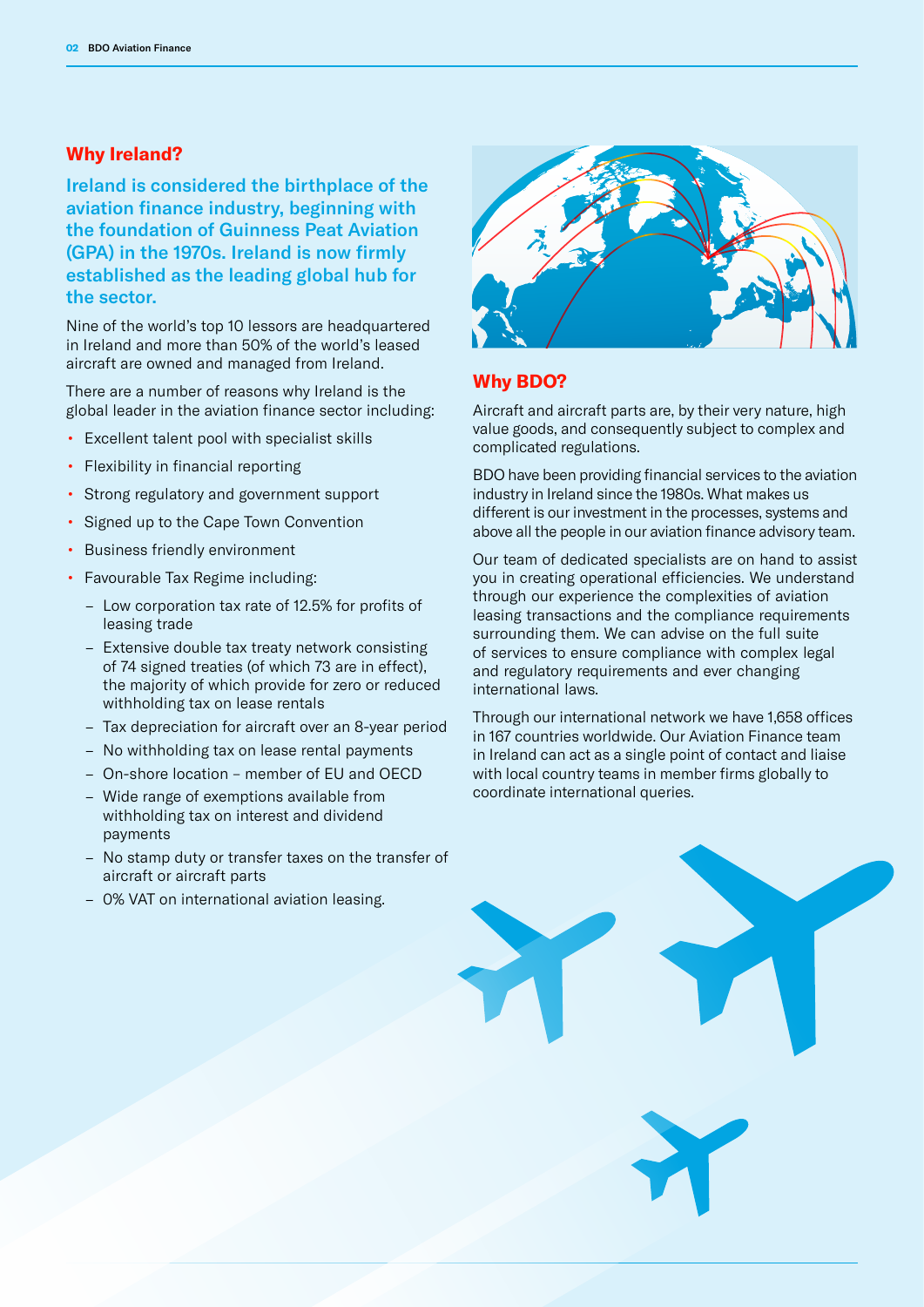#### **Services**

| <b>OUTSOURCED</b><br><b>FINANCIAL</b><br><b>ACCOUNTING</b><br><b>AND PAYROLL</b> | Maintenance of books and records.<br>Preparation of monthly management accounts.<br>Technical Accounting opinions.                                                                                                                |                                            |                                                                                                                                                                             | Preparation of statutory financial statements.<br><b>IXBRL</b> financial Statement Conversion.<br>Accounts payables and Treasury support. |
|----------------------------------------------------------------------------------|-----------------------------------------------------------------------------------------------------------------------------------------------------------------------------------------------------------------------------------|--------------------------------------------|-----------------------------------------------------------------------------------------------------------------------------------------------------------------------------|-------------------------------------------------------------------------------------------------------------------------------------------|
| <b>ADVISORY</b>                                                                  | Internal Audit.<br>SOX implementation support<br>and effectiveness testing.<br>Cybersecurity, including Threat Intelligence,<br>Pen Testing and Incident Response.                                                                |                                            | purpose vehicles.<br>and systems implementation.                                                                                                                            | Restructuring including members<br>voluntary liquidations of special<br>IT Strategy, security, technology                                 |
| <b>TAX</b><br>税务                                                                 | Corporation Tax Compliance.<br>Transaction Support and Advice.<br>Tax Structuring.<br>Due Diligence.<br>Executive and employee tax planning<br>and compliance.                                                                    |                                            | 公司税务<br>应税交易<br> 税收结构<br>尽责查证<br>  高管和员工税务规划                                                                                                                                |                                                                                                                                           |
| <b>VAT</b><br>增值税                                                                | Acquisition, leasing and disposal<br>of aircraft and related parts.<br>VAT Check.<br>  VAT Compliance Services and training.<br>Temporary outsourcing to assist<br>with occasional assignments.                                   |                                            | 增值税检查<br>增值税合规服务和培训<br>临时外包以协助偶尔的任务                                                                                                                                         | 飞机及相关部件的收购、租赁和处置                                                                                                                          |
| <b>AUDIT</b><br>审计                                                               | We have a core team that specialise in working<br>with aircraft leasing clients and we bring this<br>experience and knowledge to all our clients.<br>We have a specialism in auditing<br>SPVs in the aircraft leasing sector.     |                                            | 我们有一个专门与飞机租赁客户合作的核心<br>团队,我们将这些经验和知识带给我们所有<br>的客户。<br>我们专注于审计飞机租赁领域的特殊目的公<br>司。                                                                                             |                                                                                                                                           |
| <b>CUSTOMS</b>                                                                   | Import/Export Customs<br>Clearance Requirements.<br>Securing duty reliefs.<br>Temporary Import Procedures.<br>Discharging Customs Supervision.<br>Intra-EU transfers.<br>Determining the customs status<br>of aircraft and parts. |                                            | for duty suspensions.<br>Audit Risks.<br>Supply Chain Reviews.<br>Securing Comprehensive<br>Bonds and Guarantees.<br>Drafting of Contracts.<br>Export Control requirements. | Use of airworthiness certificates                                                                                                         |
| <b>CONSULTING</b>                                                                | Strategy & Operations.<br>Organisation & People.                                                                                                                                                                                  | Technology Solutions.<br>Data & Analytics. |                                                                                                                                                                             | Project & Change Management<br>Talent Management.                                                                                         |
| <b>STAFF</b><br><b>RESOURCE</b>                                                  | Recruitment of staff.                                                                                                                                                                                                             | Contract placement.                        |                                                                                                                                                                             | Secondment.                                                                                                                               |